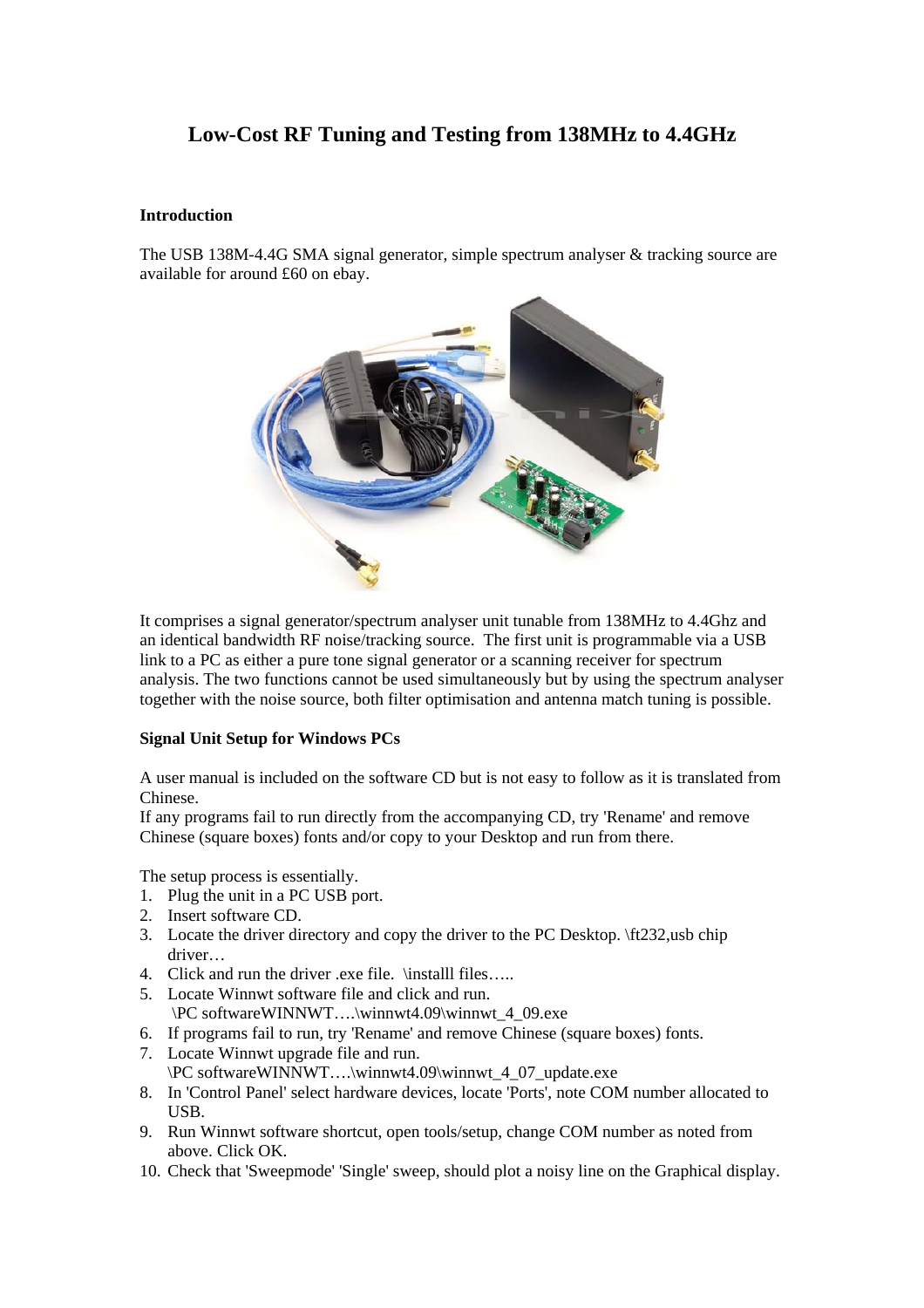## **Filter Tuning**

The filter tuning setup is shown in Figure 1



**Figure 1** Filter Tuning Setup

The noise/tracking source PEC gets warm and requires boxing for protection. On the main software panel, facilities are available for selecting the analyser/filter tuning range ('Sweepmode Setup') and number of samples. Setting the 'Bandwidth' section to Continuous and tuning the filter can produce the filter response required. For a 3-element interdigital filter tuning the centre element tuning screw changes the filter centre frequency. The outer tuning screws improve the band shape. The 3dB pads either side of the filter ensure that source/sink mismatches minimally affect correct tuning and filter bandshape.

#### **Antenna Beamwidth**

The signal generator (VFO) fed via the 'OUT' SMA output to an antenna in the far field can act as a transmitter to check the antenna beamwidth by suitably orienting the receive antenna when driving an amplified SDR tuned to the same frequency. The VFO accuracy is claimed around 1kHz.

#### **Antenna Match**

The antenna matching setup is shown in Figure 2



**Figure 2** Antenna Matching

Antenna matching is possible using the RF arrangement shown in Figure 2. The process is,